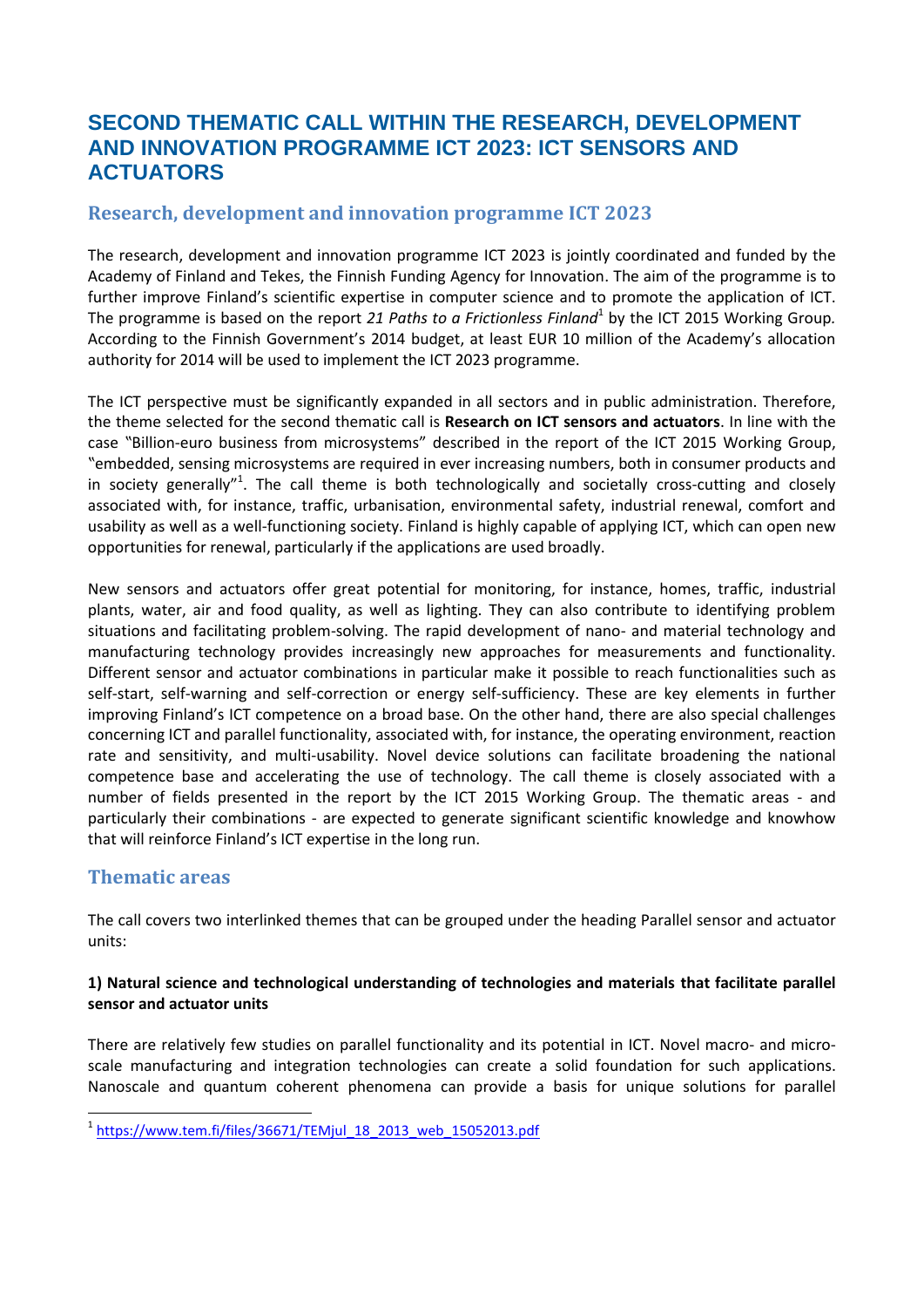functionality, as they make it possible to reach an unexceptional accuracy and speed of function thanks to a low thermal mass and short distances. Quantum technology, in turn, can provide great potential to implement new measurement and function principles and to automate functions.

#### **2) Integration of sensor and actuator combinations through device and software solutions, and their use in Internet of Things**

Potential research topics include:

- adaptive sensor and actuator systems and their coordination with device and software solutions, software architectures for service networks including systems, energy efficiency of systems, as well as efficient assembling of distributed sensor data and real-time analysis of sensor data
- Cyber-Physical-Systems (CPS), integrating embedded and smart sensors, devices and systems via the internet (Internet of Things and Services), facilitating that production and other resources, data, things and people form a real-time network, use of extensive wireless sensor networks also requires novel network solutions, such as IPv6 and self-organising networks; key elements also in the implementation of an Industrial Internet
- use of sensors and actuators in novel solutions for networked and embedded technologies (e.g. in homes, traffic, wearable technology and machine automation systems), device-to-device interaction by means of sensors and actuators, use methods and user experience, as well as crowdsourcing based on large amounts of distributed sensor data.

# **Review of applications**

The review of applications and the decision-making will follow the Academy's general review criteria for research programmes (see www.aka.fi/eng > Funding & guidance [> Review of applications\)](http://www.aka.fi/en-GB/A/Funding-and-guidance/Review-of-applications/). In addition, special attention will also be paid to the following issues:

- international engagement
	- attracting young, high-level and promising researchers from abroad to Finland or hiring researchers who have recently come to Finland to work on the project
	- research visits by Finnish researchers to leading-edge international universities and research institutes
- business cooperation
	- cooperation between universities, research institutes and business companies
	- problem-setting in research
	- application potential of results
- intersectoral mobility of leading-edge researchers
	- mobility from universities to business companies
		- mobility from business companies to universities
- use of universities' and research institutes' own resources in the research
	- use of resources of the site of research and the partners
	- level of commitment and contribution of funding by the site of research.

The call has two stages. Academy funding for this call is a maximum of EUR 5 million.

Based on the letters of intent, the Academy will decide which projects will proceed to the second stage. Projects selected to the second stage will be invited to submit full applications. The non-negotiable deadline for submitting full applications in the Academy's online services is 15 September 2014 at 16.15. Applicants may be invited to interviews during the review process.